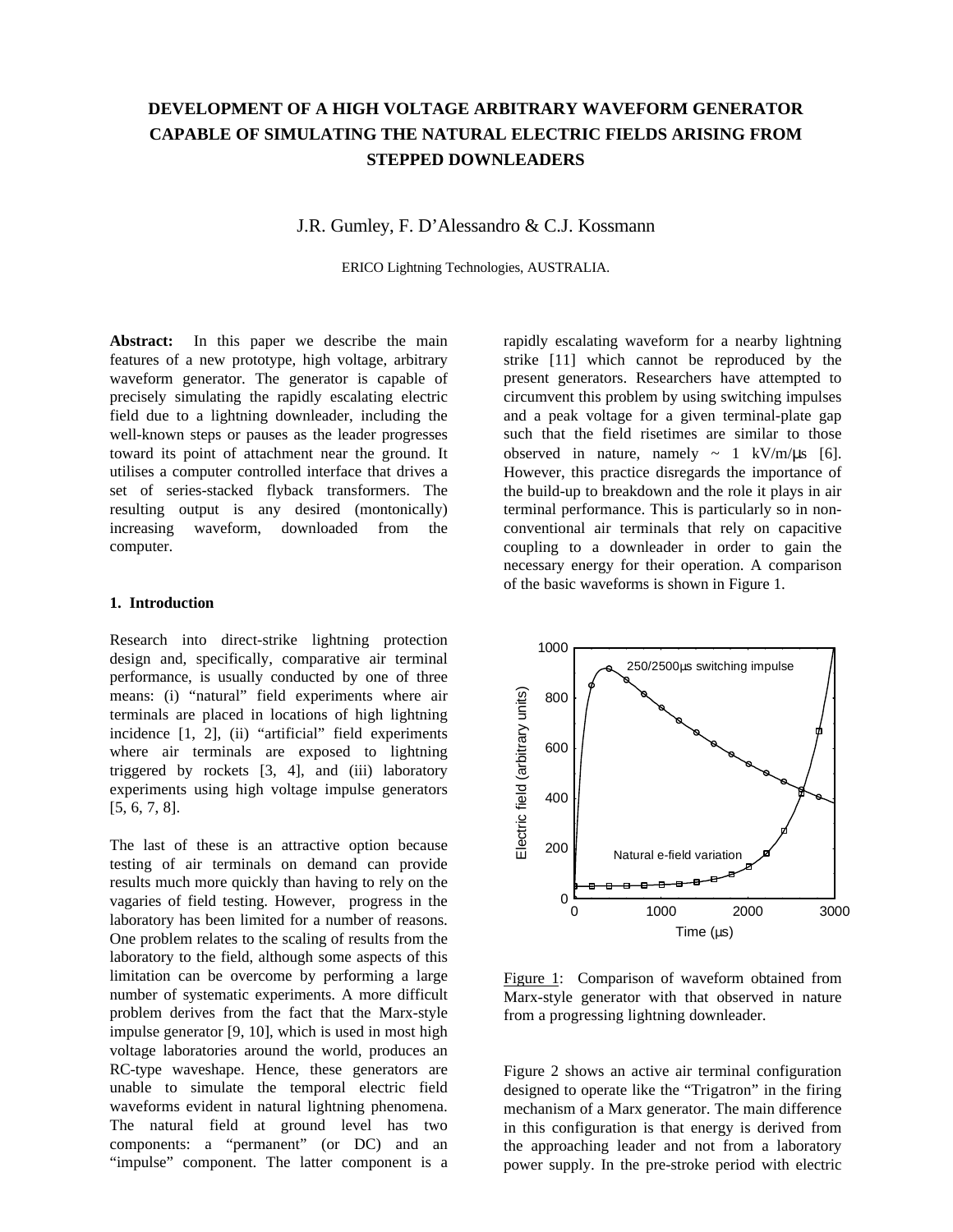fields around 10-20 kV/m, the floating sphere will collect random ions. These are passed to ground through the impedance which couples the sphere and earth rod. Under these conditions, and even in the early stages of leader approach, the sphere remains effectively grounded and presents a spherical surface of low field intensification. This acts to preclude corona and space charge formation.



Figure 2: Basic design of a corona reducing, capacitively coupled air terminal.

However when the field is increasing at a rate approaching 1 kV/m/μs due to an approaching downleader, the capacitive reactance due to the coupling decreases and current attempts to increase. However, the presence of the impedance Z restricts the flow of displacement currents. This causes the sphere to rise in potential until a triggering arc is created across the gap between the sphere and the earthed rod.

Should triggering occur too early, a failed streamer will leave space charge above the terminal, and this will act to reduce the local field strength. Testing with a Marx generator can give very misleading results because the highest dV/dt occurs at the commencement of the pulse and there is no trigger when peak voltage is being approached since dV/dt approaches zero.

Figure 3(a) shows how testing with a Marx generator produces very early triggers when voltage is impossibly low to form a streamer. The figure shows how the rate of pulse repetition progressively reduces with time as the dV/dt reduces. At the current peak, dV/dt is zero and no triggering arc can occur.

Conversely, with the natural lightning waveform, trigger pulses hold off until dV/dt rises to an adequate value. Thereafter, pulse rate actually increases with the increasing field strength, as shown in Figure 3(b). Streamer generation is actually retarded until the near field has adequate strength to support streamer formation. It is readily seen that the Marx generator waveform is totally unsuited for testing this type of terminal.



Figure 3: (a) Early triggering due to a typical Marxstyle switching impulse waveform; (b) Delaying triggering that would actually occur under natural conditions.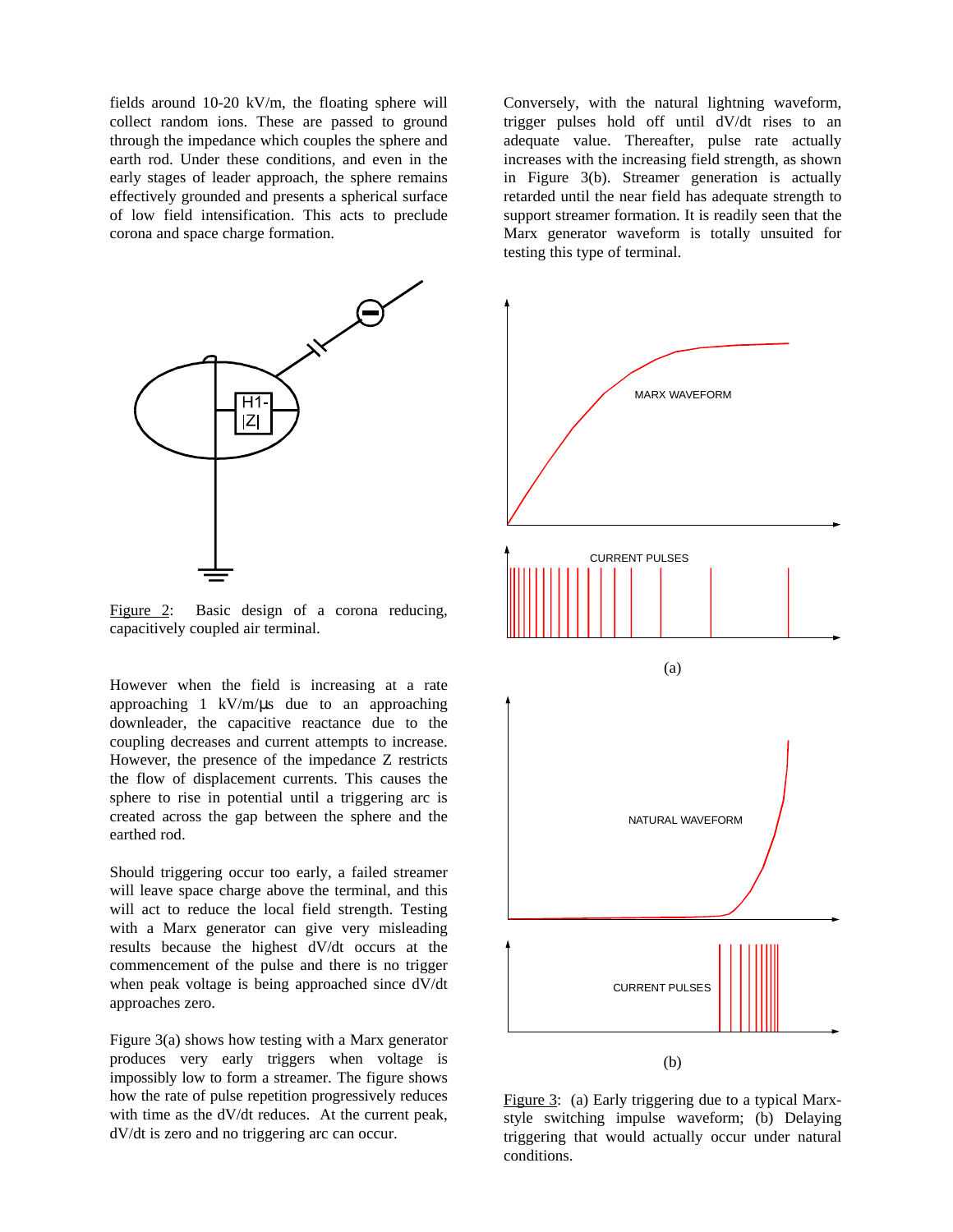In the remainder of this paper, we describe the main features of a new prototype, high voltage, arbitrary waveform generator. The generator is capable of precisely simulating the electric field due to a lightning downleader, including the well-known steps or pauses as the leader progresses toward its point of attachment near the ground (Figure 4).



Figure 4: Simulated electric field waveform at the ground from a stepped downleader.

#### **2. Generator Design**

A block diagram of the mechanical design of our 10 stage, 200 kV prototype system is shown in Figure 5. The key to the whole concept lies in the combined effect of series stacking a number of specially tailored transformers. The generator is capable of accurately simulating any monotonically increasing waveform, such as the electric field due to a stepped lightning downleader.



Figure 5: Mechanical design of the new high voltage generator.

A personal computer installed with a high speed digital I/O card is used to output a 10-bit data word

which is a pulse width modulated (PWM) representation of the rate of rise of a point on the desired waveform. Typically, the PWM frequency is 100 kHz and the data rate is 2 MHz. This enables a PWM resolution of 5 %. Hence, it allows delays to be inserted between each bit in the data stream in 5 % steps in order to create a ripple effect. A simple example of this "interleaving" principle is illustrated in Figure 6.



Figure 6: Simplified example of the interleaving principle of the generator. The waveform slope is approximately proportional to the duty cycle.

Each delayed bit of the output data is passed into one of ten opto-driven cables as shown in Figure 7. Each of these fibre optic signals is then passed into an isolated switched-mode power supply (SMPS) with its own floating DC power supply. The fibre optic signals are converted back to electrical form inside the SMPS's.

The output stage of the generator uses transformers configured in a flyback topology to eliminate the need for output inductors. When the transformer primary winding switches are activated by the amplified SMPS outputs, the primary side of each transformer acts as an inductor due to the blocking action of the output diode. When the switches are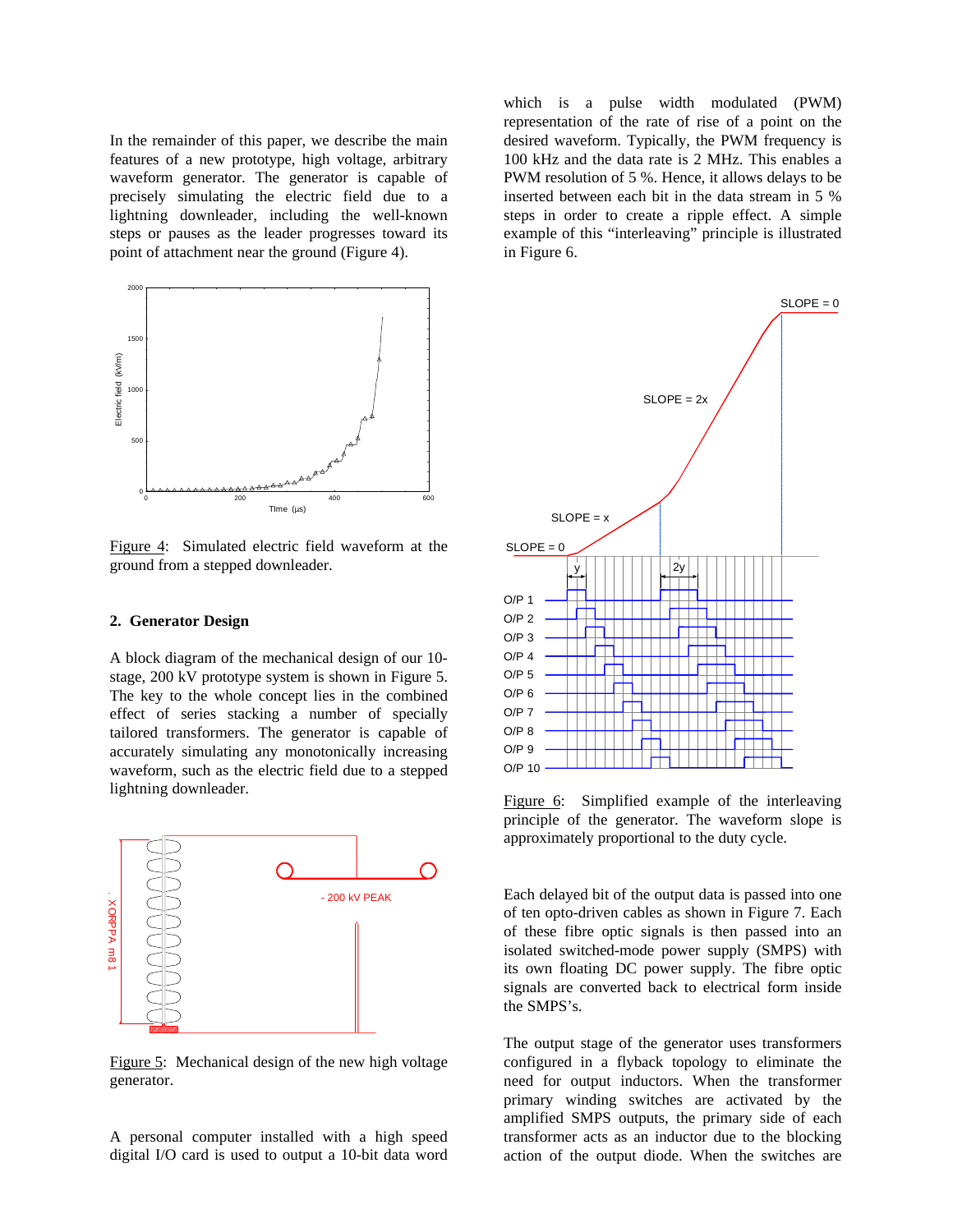deactivated, the voltage reverses and the inductive energy stored in the primary is released through the secondary winding. The output diode then conducts so that a negative voltage appears on each output.

Risetimes  $> 1$  kV/ $\mu$ s are achievable with this system. The advantage of series stacking the modules comprising the generator is that each module only needs to be able to output a voltage of  $V_{\text{out}}/n$  and, more importantly, output it at a rate of only 1/*n* of the required slew rate, where *n* is the number of modules. An additional benefit of increasing the number of modules is that the ripple effect from the interleaving is smoothed even further.

Each power unit in the prototype can produce up to 20 kV with a series stack of 10 units reaching an output voltage of 200 kV after additional filtering. Also, each unit can maintain a constant voltage output, thus allowing the waveform to rise from a predetermined static level. At this stage, no attempt has been made to control the current waveform of any subsequent air discharge. The prototype has been designed to simulate only a millisecond or so immediately prior to the return stroke of a discharge.

Other advantages of this system include: (i) the test waveform can be changed from concave, to linear, to convex in a relatively short period of time (of the order of minutes) so that empirical corrections for variations in temperature, pressure and humidity are not needed; (ii) computer control means that the waveshapes can be stored and recalled at any time to repeat a test.

## **3. Preliminary tests**

The prototype generator has a design objective of producing a variable, programmable wavefront with 200 kV peak voltage. Accordingly, the authors have no expectation of creating an upward *leader* in the laboratory. This may come at a later time using a full size generator based on our experience with this prototype. We do, however, expect to generate *streamers* and to break down a gap with these streamers.

Notwithstanding these limitations, we expect some useful testing to be performed. We currently propose to:

- compare sharp and blunt rods with and without prior corona producing fields
- test sharp and blunt rods with both concave and convex waveshapes
- test capacitively coupled air terminals under different wavefronts to optimise their triggering

time with respect to absolute field strength and rate of rise of the electric field

• compare streamer generation from active terminals and passive sharp/blunt rods.

The authors believe that a true streamer-to-leader transition will not be observed with a generator producing less than 1 MV. Of course, the voltage required to observe this transition is not known with any certainty. All past testing with Marx generators has a progressively reducing rate of rise of electric field from  $t = 0$ . At the time the generator has reached the general area of the critical breakdown voltage, the dV/dt is considerably reduced.

On the other hand, this generator produces the typical waveform observed in nature and hence causes a streamer to be launched into a sustainable electric field strength, at a time when the rate of rise is rapidly escalating. It could quite easily be observed that no change in the time to breakdown is recorded, but systematic tests are required to prove this.

## **4. Conclusions**

This paper has described a new design of high voltage generator that is capable of producing a waveform that faithfully replicates the type of lightning electric field waveform observed in nature. The generator tests presently in progress are part of a broad program of lightning protection research also involving computer modelling and field testing. The results will be published as soon as they become available.

We aim to increase the capacity of the generator to  $\geq$  1 MV. If this is achievable, it will revolutionise lightning downleader simulation experiments in general and, specifically, comparative air terminal testing in the high voltage laboratory.

## **References**

- [1] Gumley, J.R.: "Lightning interception techniques", *20th International Conference on Lightning Protection*, Interlaken, Switzerland, paper 2.8, 1990.
- [2] Gumley, J.R.: "Lightning interception and the upleader", *22nd International Conference on Lightning Protection*, Budapest, Hungary, paper R 2-11, 1994.